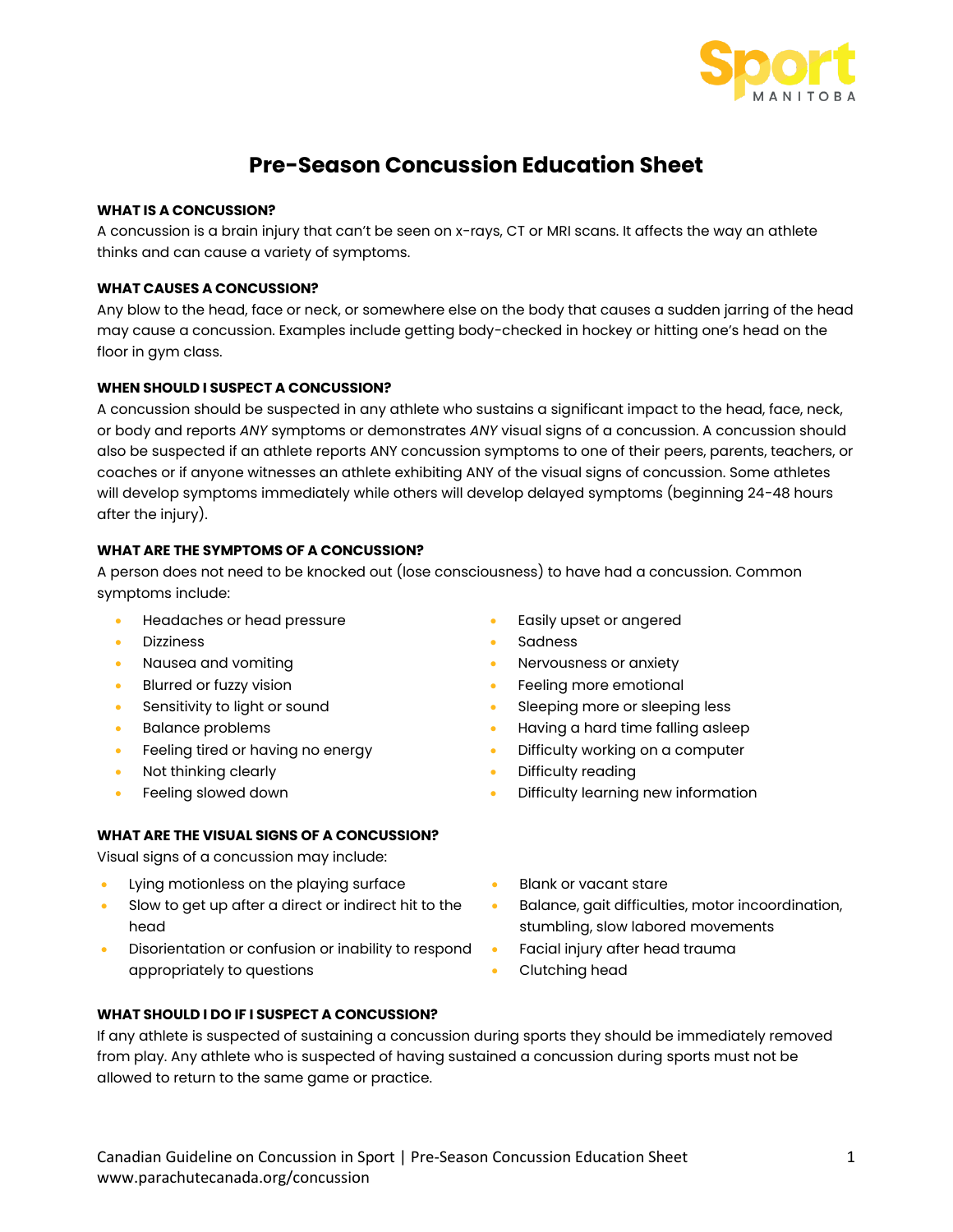

**It is important that ALL athletes with a suspected concussion undergo medical assessment by a medical doctor or nurse practitioner, as soon as possible. It is also important that ALL athletes with a suspected concussion receive written medical clearance from a medical doctor or nurse practitioner before returning to sport activities.**

#### **WHEN CAN THE ATHLETE RETURN TO SCHOOL AND SPORTS?**

It is important that all athletes diagnosed with a concussion follow a step-wise return to school and sportsrelated activities that includes the following Return-to-School and Return-to-Sport Strategies. It is important that youth and adult student-athletes return to full-time school activities before progressing to stage 5 and 6 of the Return-to-Sport Strategy.

#### **Return-to-School Strategy**<sup>1</sup>

| <b>STAGE</b>            | <b>AIM</b>                    | <b>ACTIVITY</b>                                                                                                                   | <b>GOAL OF EACH STEP</b>                                                  |
|-------------------------|-------------------------------|-----------------------------------------------------------------------------------------------------------------------------------|---------------------------------------------------------------------------|
| 1                       | Daily activities              | Typical activities during the day as                                                                                              | Gradual return to typical activities.                                     |
|                         | at home that do               | long as they do not increase                                                                                                      |                                                                           |
|                         | not give the                  | symptoms (i.e. reading, texting,                                                                                                  |                                                                           |
|                         | student-athlete               | screen time). Start at 5-15 minutes                                                                                               |                                                                           |
|                         | symptoms                      | at a time and gradually build up.                                                                                                 |                                                                           |
| $\overline{2}$          | <b>School activities</b>      | Homework, reading or other<br>cognitive activities outside of the<br>classroom.                                                   | Increase tolerance to cognitive work.                                     |
| $\overline{\mathbf{3}}$ | Return to school<br>part-time | Gradual introduction of schoolwork.<br>May need to start with a partial<br>school day or with increased breaks<br>during the day. | Increase academic activities.                                             |
| 4                       | Return to school<br>full-time | Gradually progress.                                                                                                               | Return to full academic activities and<br>catch up on missed school work. |

#### **Sport-Specific Return-to-Sport Strategy**<sup>1</sup>

| <b>STAGE</b>   | AIM                             | <b>ACTIVITY</b>                                                                               | <b>GOAL OF EACH STEP</b>                                              |
|----------------|---------------------------------|-----------------------------------------------------------------------------------------------|-----------------------------------------------------------------------|
| 1              | Symptom-<br>limiting activity   | Daily activities that do not provoke<br>symptoms.                                             | Gradual re-introduction of<br>work/school activities.                 |
| $\overline{2}$ | Light aerobic<br>activity       | Walking or stationary cycling at slow to<br>medium pace. No resistance training.              | Increase heart rate.                                                  |
| 3              | Sport-specific<br>exercise      | Running or skating drills. No head<br>impact activities.                                      | Add movement.                                                         |
| 4              | Non-contact<br>training drills  | Harder training drills, e.g. passing drills.<br>May start progressive resistance<br>training. | Exercise, coordination and<br>increased thinking.                     |
| 5              | <b>Full contact</b><br>practice | Following medical clearance and<br>complete return to school.                                 | Restore confidence and assess<br>functional skills by coaching staff. |
| 6              | Return to sport                 | Normal game play.                                                                             |                                                                       |